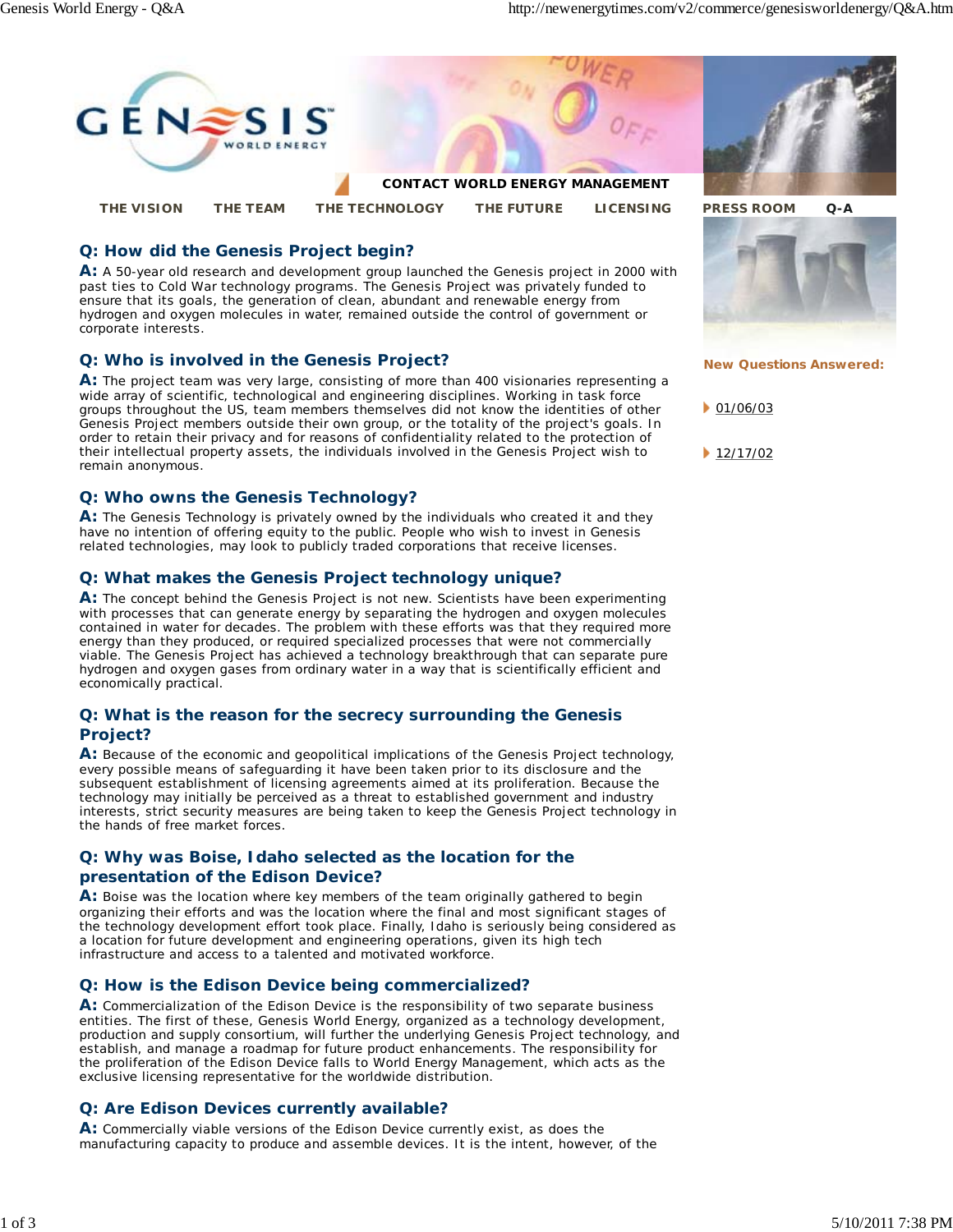Genesis Project that full-scale assembly and distribution of the Edison Device be accomplished by licensees, rather than by Genesis World Energy or World Energy Management.

## **Q: How will licenses for the Edison Device be distributed?**

**A:** World Energy Management will broadly issue licenses for the Edison Device on a worldwide basis to both qualifying private industries and governments. Special consideration in licensing, however, will be given to those traditional energy producing and distribution companies who will be most affected by the Edison Device technology. In all cases, licensees will have the rights to assemble, distribute, sell and service Edison Devices, but will purchase the critical technology components from Genesis World Energy.

## **Q: How will consumers gain access to Edison Devices?**

**A:** Based on the licensing objectives of World Energy Management, consumers will most likely gain access to Edison Devices either by purchasing them from licensed manufacturers and assuming responsibility for their installation and maintenance, or will rent them through entities such as local utility companies, who would in turn assume responsibility for installation and maintenance.

## **Q: How are Genesis World Energy and World Energy Management structured?**

**A:** Genesis World Energy is a consortium organized as a private general partnership. World Energy Management is also organized as a private general partnership.

## **Q: Must homes and businesses be retrofitted to use the Edison Device?**

**A:** Not at all! Installation of an Edison Device is as simple as connecting three wires, a gas line and a garden hose. The gas generation portion of the Edison Device installs in the customer side of a residential gas line, with inexpensive gas flow restrictors required to convert appliances from natural gas to the hydrogen gas produced by the Edison Device. The electrical portion installs quickly into the existing power box. The water required for the device's process can literally come from any source, including salt water from the ocean, rainwater, and recycled water Ü or from a simple garden hose connection.

## **Q: What is the life expectancy of an Edison Device?**

**A:** Because the Edison Device has virtually no moving parts, the only parts that need routine replacement are inexpensive water filters. The life expectancy of the Edison Device is 20 years or more. Although each customer's energy needs are different, average all electric homes may use as little as 30 gallons of water over the device's expected 20-year life cycle.

## **Q: How will this technology affect utility companies?**

**A:** Utility companies can obtain a license to supply Edison Devices to their customers and in turn rent them to consumers who do not wish to purchase the devices themselves - giving consumers a rent or own option. Although there would be up-front costs associated with the purchase of these devices for utility companies, and a smaller revenue stream than would be realized from historic energy rates, there are real benefits for utility companies with the new business model made possible by the Edison Device. Utility companies would no longer have to purchase power from outside sources, which would provide them with a much higher profit margin. The devices can also be depreciated as assets.

## **Q: How will it affect oil companies?**

**A:** World Energy Management will allow oil companies to apply for manufacturing licenses and sell the Edison Devices to utility companies. Proliferation of Edison Devices will significantly lower the demands for development of new fossil fuel sources, thereby lowering the cost of energy exploration and extraction. This impact on the business model of oil companies will provide them with an opportunity to focus on higher value petroleum derivatives in thousands of other products, rather than on oil as a regulated fuel source.

## **Q: When can the individual consumer purchase the device?**

**A:** Companies and governments have 60 days to apply and qualify to obtain licenses. After that, all companies and governments selected for licenses will receive product design and specification packages on exactly the same day, giving each licensee the incentive to begin delivery to consumers as quickly as possible in order to establish the best possible market share. In all cases, in order for licensees to retain their license, they must begin regular delivery to consumers within nine months after receiving their license.

# **Q: Who will install and service the devices?**

**A:** Typically, the company that sells the Edison Device directly to the consumer will also